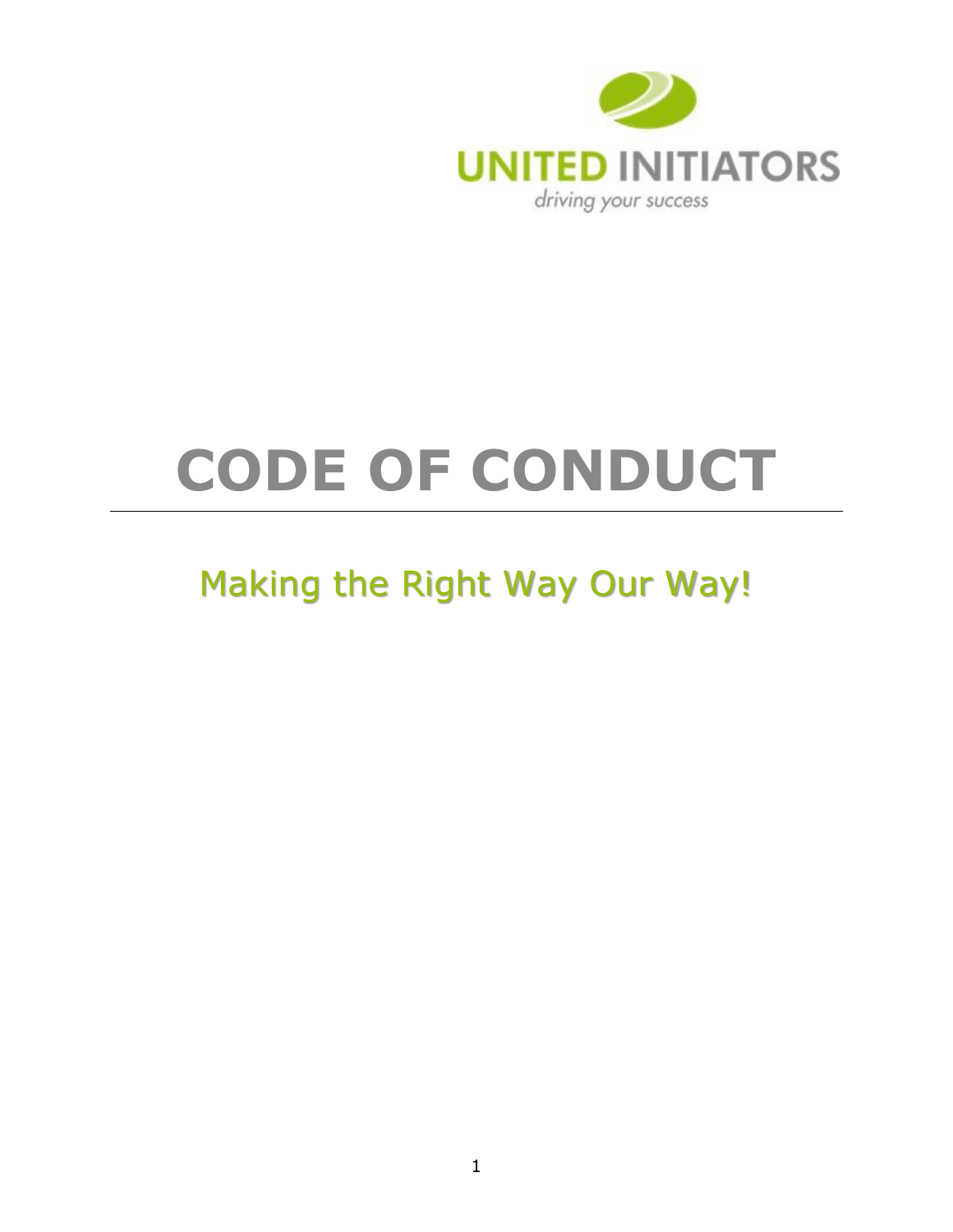

# **LETTER FROM OUR CHIEF EXECUTIVE OFFICER**

#### Dear Colleagues,

For over one century, United Initiators has been developing, manufacturing, distributing and marketing chemical products. Throughout the years, UI has expanded its role to become a global and leading producer of peroxide based initiators and specialty chemicals. We are focused on meeting and exceeding our customers' expectations through high quality products, outstanding reliability and constant improvement and innovation, in line with our motto "Driving Your Success". We also continue to drive our collective success by taking responsibility towards all of our stakeholders: our employee community at UI, the communities around us, our customers as well as other business partners. We do this by maintaining the highest standards of excellence in safety, quality and environmental care as we produce our products and bring them to market.

As a community of employees within our Company, we are all expected to act ethically and comply with all applicable laws and regulations that govern our business. This Code of Conduct will help us achieve that goal and will guide and support us in our day-to-day activities. The UI Code of Conduct applies to all employees in the entire United Initiators group of companies and we expect all of you to comply with these standards. In the same spirit, we expect you to talk to colleagues who do not comply, in reference to this Code of Conduct. You will not face retaliation for asking a question, reporting potential misconduct in good faith, or participating in an investigation.

All of us at UI are responsible for becoming familiar with and abiding by the Code. As it will not cover each and every potential legal or ethical situation that may arise, you should always feel free to come forward with questions or concerns about our Code or policies. United Initiators is committed to provide you all the support and information you require to meet your obligations.

Thank you for your contribution to our Company's success and adherence to this Code.

Eduard Hoozemans Chief Executive Officer

United Initiators GmbH includes direct or indirect subsidiary companies, and is also referred to as "United Initiators," "UI," and the "Company" in the Code of Conduct.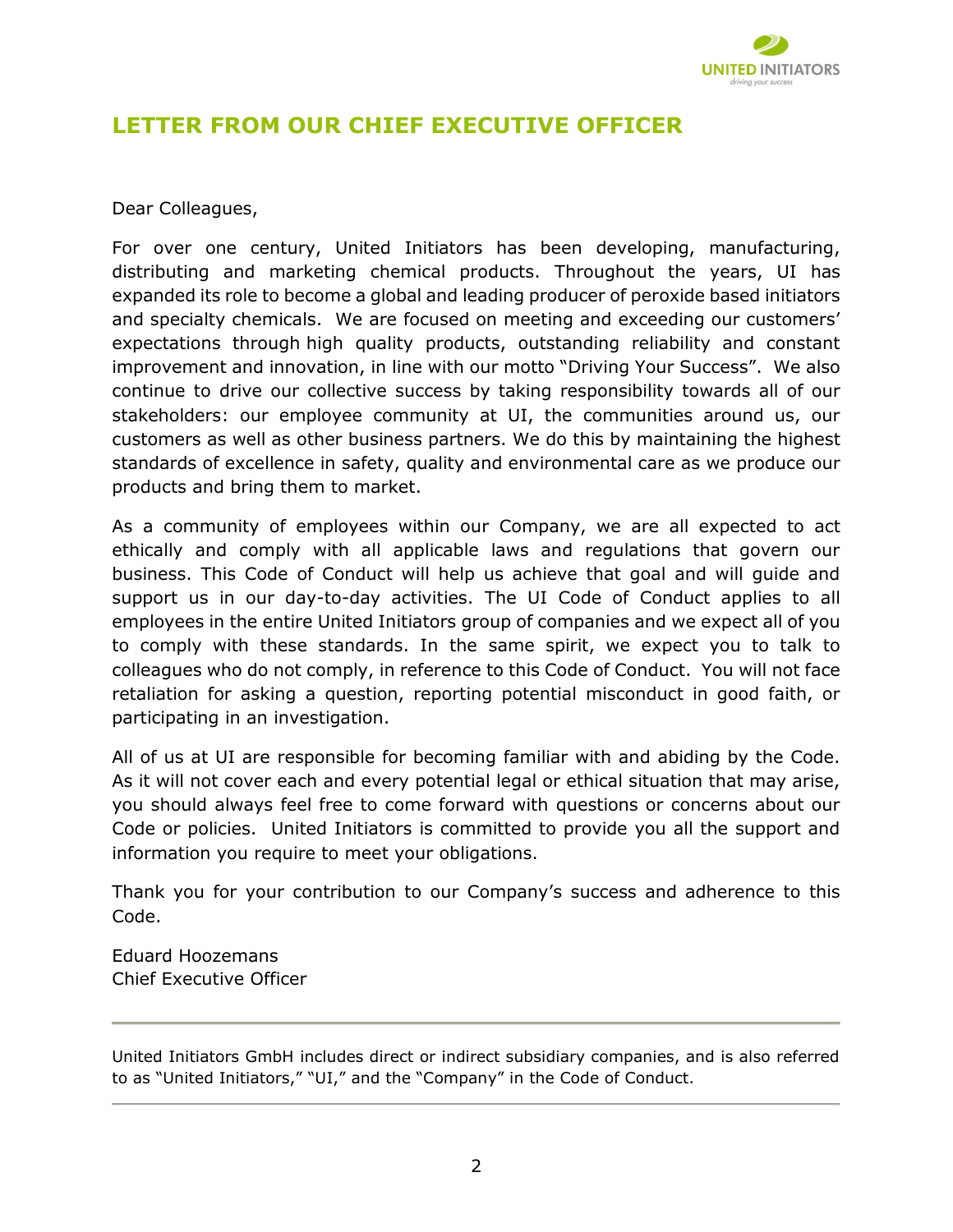

# <span id="page-2-0"></span>**OUR VALUES AND GUIDING PRINCIPLES**

<span id="page-2-1"></span>**RESPECTFUL**

*We value integrity, loyalty, treat people fair and are tolerant.*

# <span id="page-2-2"></span>**ENTREPRENEURIAL**

*We take acceptable risks to achieve our targets.*

# <span id="page-2-3"></span>**SAFETY-FOCUSED**

*We always act with the highest environment, health and safety responsibility.*

#### <span id="page-2-4"></span>**PROFESSIONAL** *Innovation by our experts leads to continuous improvement.*

<span id="page-2-5"></span>**ENGAGED** *Personally accountable and committed to high performance.* 

# <span id="page-2-6"></span>**CUSTOMER-FOCUSED**

*Customers and the external world drive our actions.*

# <span id="page-2-7"></span>**TRANSPARENT**

*We communicate and share information openly.*

# **R-E-S-P-E-C-T**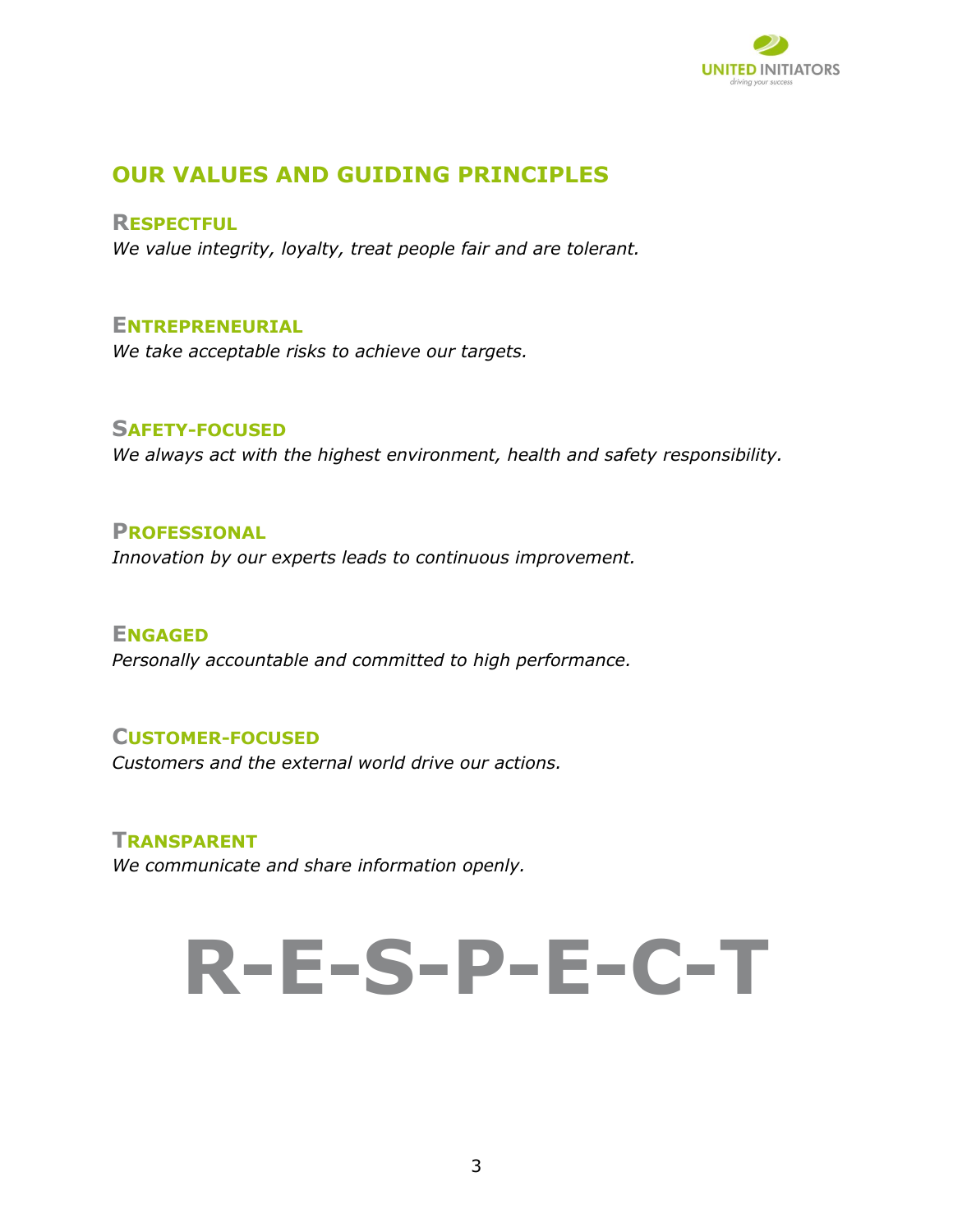

# **TABLE OF CONTENTS**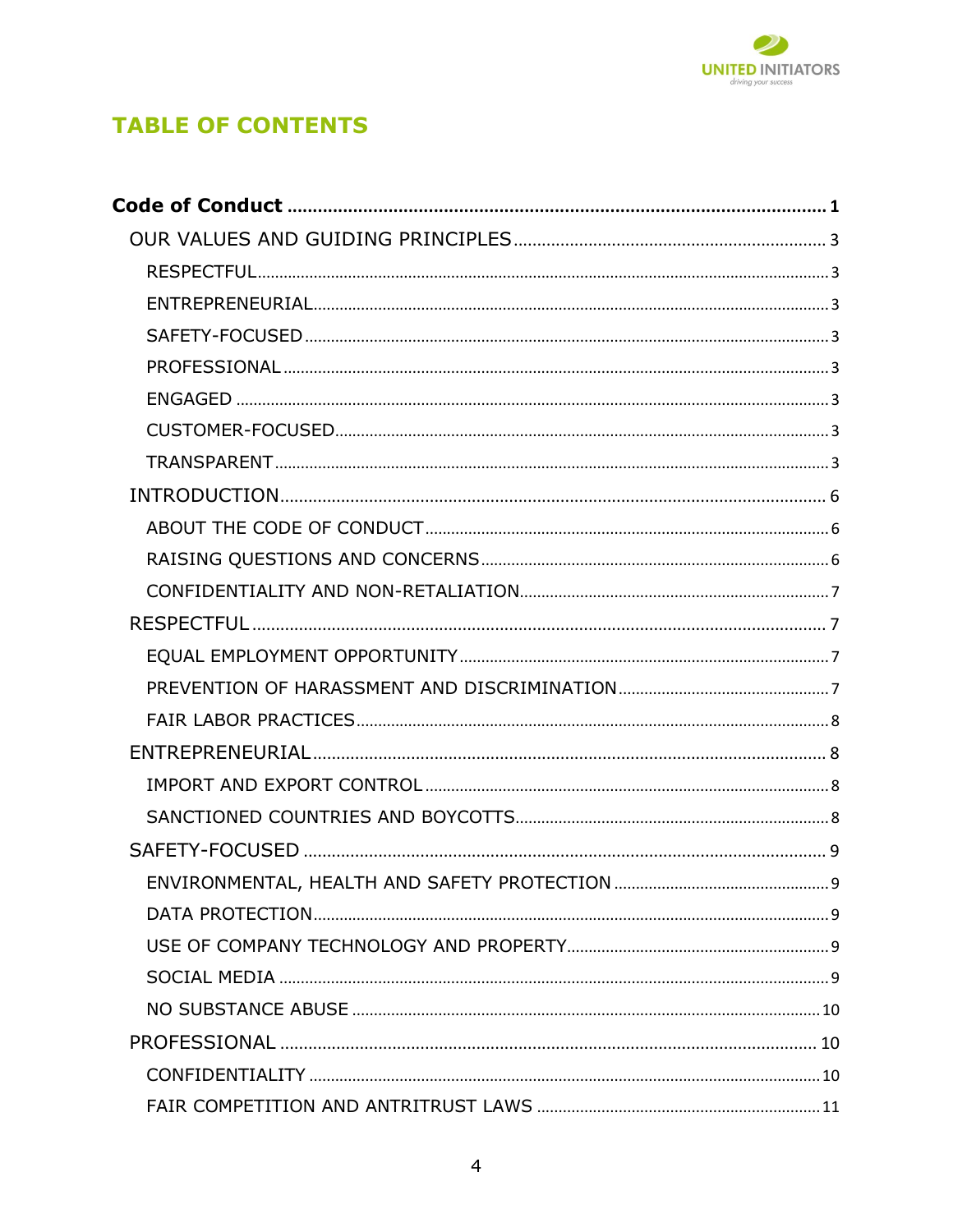

# **TABLE OF CONTENTS**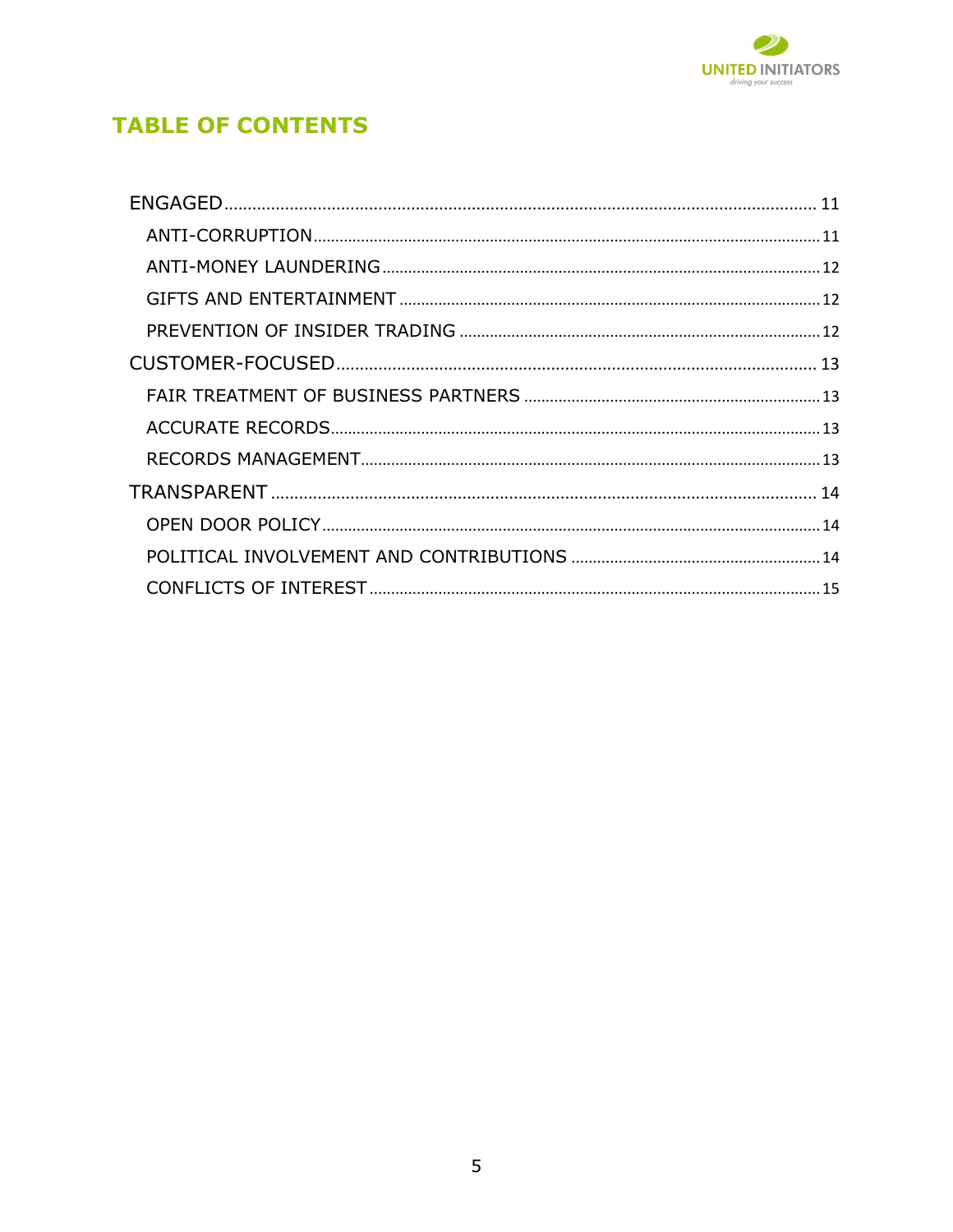

# <span id="page-5-0"></span>**INTRODUCTION**

# <span id="page-5-1"></span>**ABOUT THE CODE OF CONDUCT**

Our Code of Conduct is a guide that defines basic, globally applicable standards of conduct that is expected of you as an employee of UI. You should turn to it whenever you face an uncertain ethical decision or witness behavior that might violate our standards or the law.

This Code applies to all United Initiators employees at all levels, wherever in the world we work. This includes employees, contract employees, officers, and directors. UI also expects that our suppliers, agents, business partners, consultants, and licensees will follow similar principles.

In addition to what is set forth in this Code, all of us at UI are responsible for complying with the laws and regulations that apply to the work we do globally. You are expected to be familiar with the rules and regulations that affect your particular job. If there is ever a difference between local law or custom and the principles in our Code, seek guidance from the Legal department before taking action.

Employees may be subject to disciplinary action, up to termination, for violating our Code of Conduct. In some locations, even failing to report a violation could result in civil or criminal fines and penalties. Such failure to report may also be considered a violation of our Code.

# <span id="page-5-2"></span>**RAISING QUESTIONS AND CONCERNS**

#### **Why is it important to report?**

When you report potential wrongdoing or raise questions about ethical concerns, it helps United Initiators prevent or limit damage before any such situation becomes a widespread issue for our Company or the individuals involved. Additionally, coming forward with your concerns gives UI the opportunity to meet our statutory organizational obligations and make our Company a better, more transparent and more ethical place to work.

#### **Whom should I contact?**

You are encouraged to raise concerns by contacting one, or more, of the following:

- Your manager or another senior manager
- The Human Resources Department
- The Legal Department
- The Compliance Officer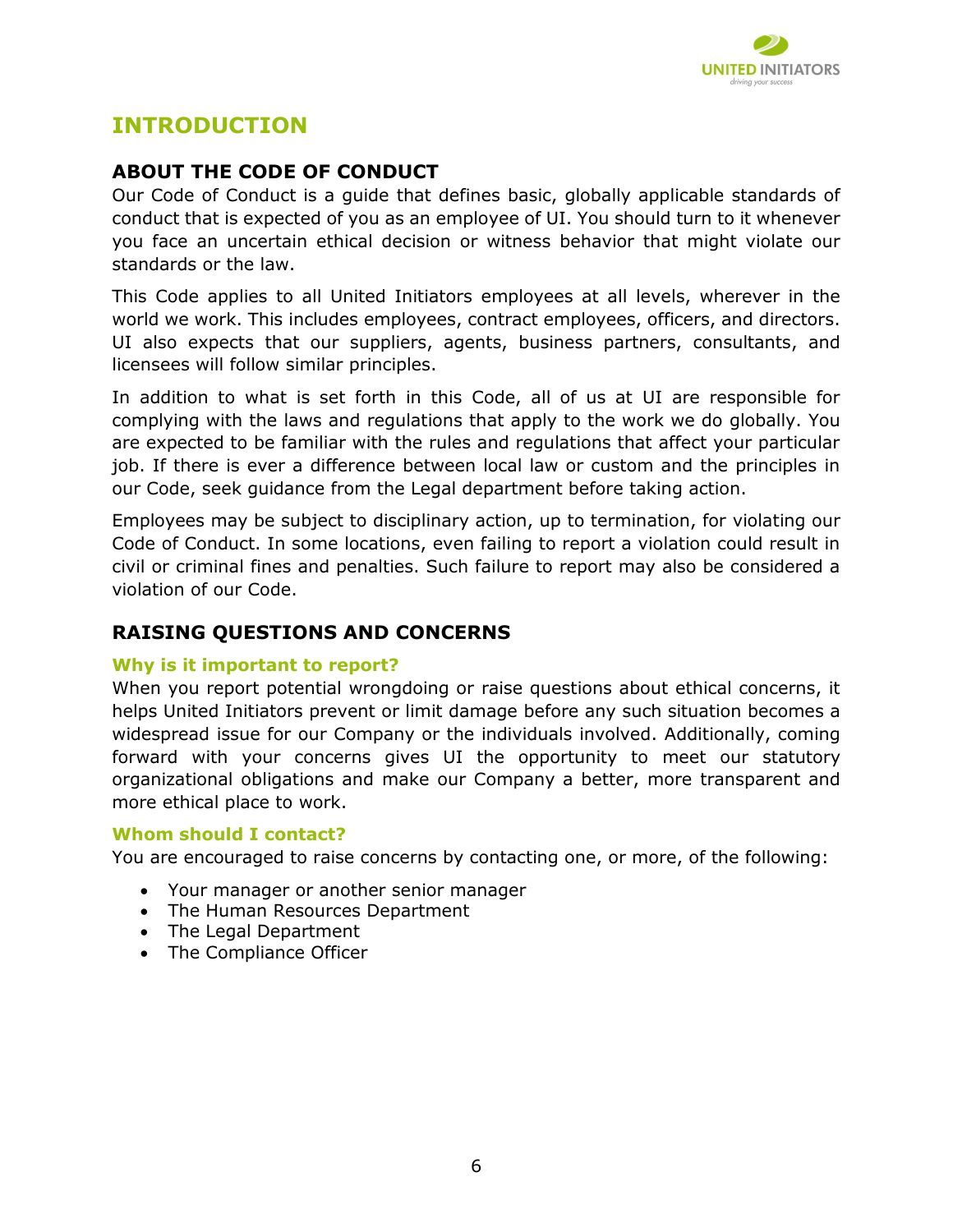

If you would rather report anonymously (where allowed by law), you may fax your concerns to +49-89-74422-6319 or mail them to the following address:

Compliance Officer Dr.-Gustav-Adolph-Strasse 3 82049 Pullach Germany

Anonymous correspondence should be addressed to "Compliance Officer" and placed in a sealed envelope, or behind a fax cover page, marked "Confidential."

# <span id="page-6-0"></span>**CONFIDENTIALITY AND NON-RETALIATION**

No matter how you choose to report, United Initiators will do its best to maintain your confidentiality to the extent permitted by law. Our Company will not tolerate any kind of retaliation against complainants who make good faith reports. Good faith means that your intentions are honest and you provide all of the information you have and you believe to be true. Retaliation is any act against someone making a good faith report or participating in an investigation. This can include, but is not limited to, harassment, demotion, change in job responsibility or termination of employment. Even if the investigation of the concern does not uncover any misconduct or violation, any type of retaliation against the complainant by coworkers, supervisors or others will be prohibited.

# <span id="page-6-1"></span>**RESPECTFUL**

# <span id="page-6-2"></span>**EQUAL EMPLOYMENT OPPORTUNITY**

United Initiators is committed to providing equal employment and advancement opportunities to all qualified employees and applicants without regard to race, color, gender, religion or philosophy, national origin, disability, age, sexual orientation, military status, genetic information, marital status and gender identification or other characteristics as and where protected by applicable laws. This policy applies to all aspects of the employment relationship, including recruitment, hiring, compensation, promotion, transfer, disciplinary action, layoff, return from layoff, training and social and recreational programs. Our Company promotes a diverse and inclusive workplace and adheres to all applicable laws and regulations.

# <span id="page-6-3"></span>**PREVENTION OF HARASSMENT AND DISCRIMINATION**

United Initiators strives to maintain an environment free from discrimination and harassment, where employees treat each other with respect, dignity and courtesy. Our Company does not tolerate any type of discrimination or harassment inside or outside the Company. Harassment includes, but is not limited to, slurs, jokes and other verbal or physical conduct that unreasonably interferes with a person's work performance or creates an intimidating, hostile work environment. Examples of harassing or abusive behavior include: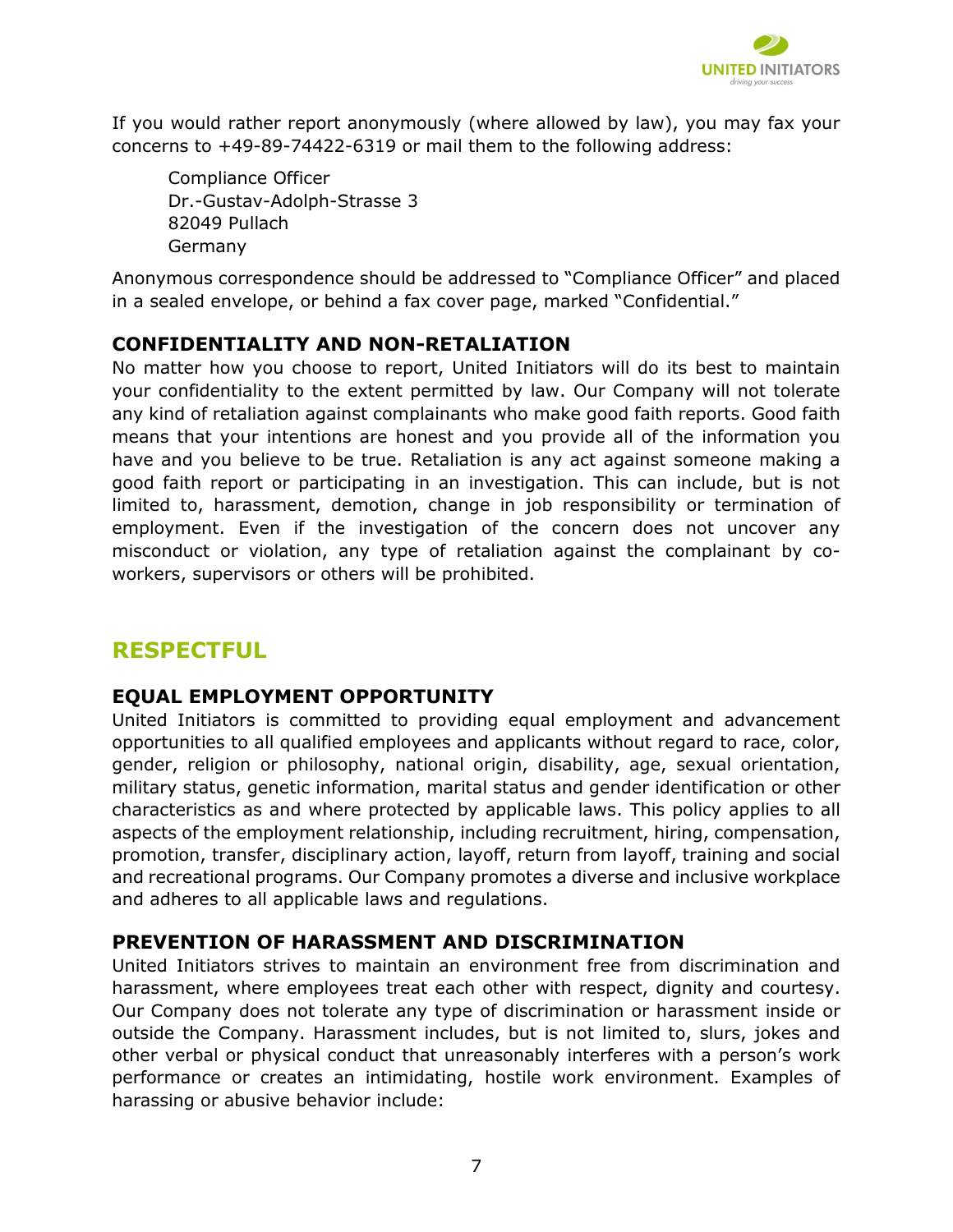

- Unwelcome sexual advances, offensive sexually suggestive comments or requests for sexual favors.
- Derogatory jokes, comments or name-calling.
- Uninvited physical contact or touching, such as hugging or kissing.
- Threats or acts of fear, intimidation, bullying, mobbing or other legally prohibited workplace behavior.

# <span id="page-7-0"></span>**FAIR LABOR PRACTICES**

Upholding human rights is important to our Company and we value the rights of our employees globally. United Initiators complies with all wage and labor laws that are applicable in the regions where we operate. We do not use child or forced labor in any of our operations. UI is committed to working with business partners who share these principles. If you are aware of any violations of fair labor practices, please inform the Human Resources department.

# <span id="page-7-1"></span>**ENTREPRENEURIAL**

# <span id="page-7-2"></span>**IMPORT AND EXPORT CONTROL**

United Initiators complies with all international transportation and trade regulations and laws applicable to our business globally. Restrictions are not only based on the nature of the products being traded, but also on the country of origin or destination and sometimes on the identity of the customer. We must ensure that all duties and taxes, licenses and permits are obtained prior to any shipments to or from UI, where required. Export and import laws do not only apply to the shipment of goods, but can also apply to services, technology or technical information exchange (this can include sharing of information internationally through email or a telephone call). The laws can change frequently and can be complex, so please refer to our trade compliance policies or contact our Trade Compliance Officer.

# <span id="page-7-3"></span>**SANCTIONED COUNTRIES AND BOYCOTTS**

Economic sanctions can be imposed by the United Nations, European Union, Germany, the United States or other jurisdictions. There are specific restrictions on doing business with certain persons or entities or conducting business in certain countries. These restrictions are not only limited to the sale or supply of goods, services, software or technology, but can include investments, transfer of assets, facilitating transactions with such sanctioned entities, persons or countries or travel to embargoed countries. When in doubt about any planned activities, please contact our Trade Compliance Officer.

United Initiators also complies with anti-boycott laws and regulations where applicable, and notably in the countries where we operate. You may receive a request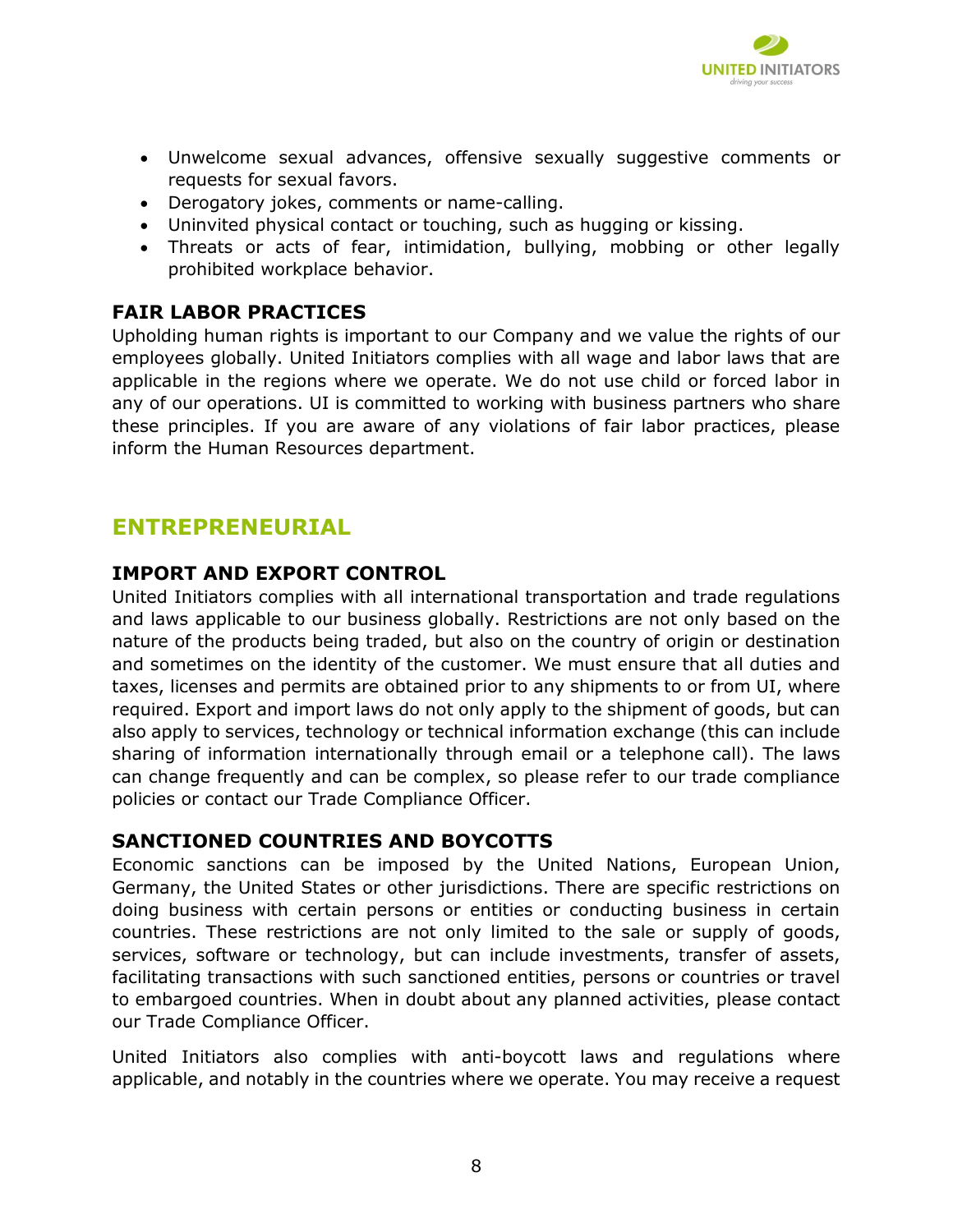

for UI to participate in a boycott orally or in writing, which you must report to the Compliance Officer or Legal Department immediately.

# <span id="page-8-0"></span>**SAFETY-FOCUSED**

# <span id="page-8-1"></span>**ENVIRONMENTAL, HEALTH AND SAFETY PROTECTION**

The safety and health of our employees is of utmost importance to United Initiators. We all need to focus our attention on work safety and comply with all applicable occupational health and safety laws and regulations, as well as corporate policies and rules. The safety of our planet and natural resource preservation is a priority of UI's as well and we all need to contribute in protecting the environment. As part of our commitment to the environment, we adhere to all relevant laws and regulations in the various locations where we do business and we continually work on improving our operations in order to minimize any negative impact on the environment.

#### <span id="page-8-2"></span>**DATA PROTECTION**

Personal data may be collected from employees and business partners and be maintained in a secure manner. Generally, any unauthorized collection, processing, use and distribution of personal data is prohibited and access to any such data will be restricted to those employees and agents who have appropriate authority and business need. However, some jurisdictions (such as the European Union and Germany) have more stringent laws and regulations pertaining to the collection and use of personal data and should be complied with by all employees.

#### <span id="page-8-3"></span>**USE OF COMPANY TECHNOLOGY AND PROPERTY**

UI provides you with Company property and systems, such as computers, e-mail accounts, telephones and mobile devices. Generally, the use of such equipment and systems for personal purposes is permitted on a limited basis. Any use of company resources should be conducted in a safe, ethical and lawful manner. Subject to applicable laws, the computer systems and the data created, transferred and stored on any such systems is Company property. UI has the right to monitor such use and data as required by law and as necessary and justifiable for business purposes. Please see local policies, as well as the works council agreement in Germany for further details.

#### <span id="page-8-4"></span>**SOCIAL MEDIA**

United Initiators recognizes that employees increasingly utilize social media, such as social networking sites (Facebook, Twitter, LinkedIn), blogs and online chatrooms, in their personal lives. You are not permitted to use social media for personal use during working hours, unless there are local policies allowing limited usage during certain allotted time periods, such as lunch breaks. Even outside of Company time, you should not present yourself as a Company spokesperson on any social media sites and should clarify that your views are your own and not those of UI.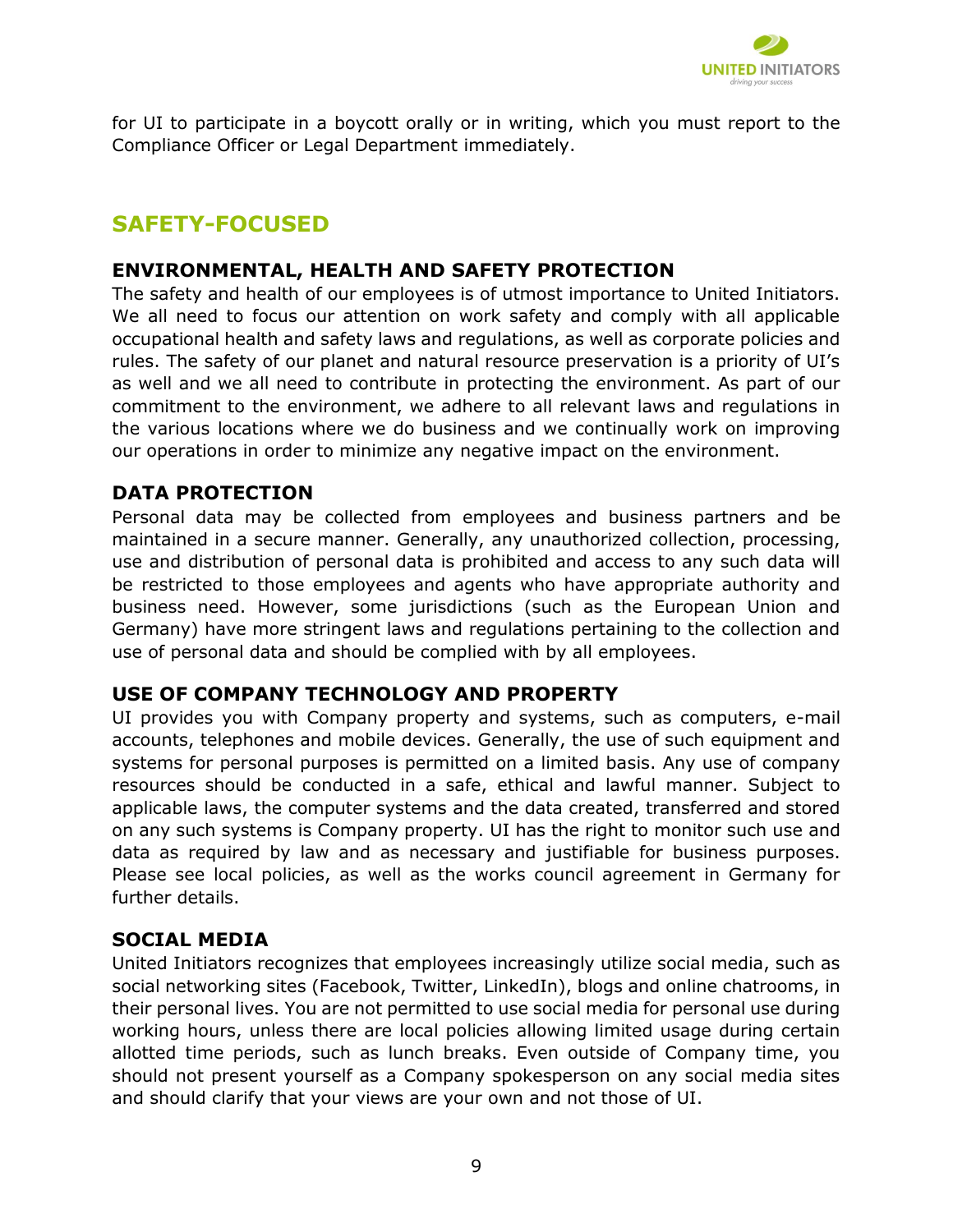

You should also not disclose any confidential or proprietary Company information via social media. Keep in mind the principles of this Code when using social media, such as prevention of harassment and discrimination.

# <span id="page-9-0"></span>**NO SUBSTANCE ABUSE**

We are committed to the safety, health and security of our colleagues and do not tolerate any behavior related to substance abuse, such as:

- Use of illegal drugs and controlled substances;
- Misuse of alcohol;
- Sale, purchase, transfer, use or possession of any illegal drugs or controlled substances.

In general, UI does not tolerate any use of alcohol within Company facilities or on Company premises. You should not to be under the influence of alcohol while performing UI business or job-related duties or while operating UI equipment.

Outside of the Company facilities we tolerate the consumption of alcohol as part of Company supported, authorized and supervised occasions, as long as such use of alcohol is reasonable and does not impair your focus or clarity of mind. Generally, UI encourages the abstinence from alcohol and provides support to such end.

# <span id="page-9-1"></span>**PROFESSIONAL**

# <span id="page-9-2"></span>**CONFIDENTIALITY**

Information that pertains to United Initiator's business, including all non-public information concerning the Company is strictly confidential and must not be given to any unauthorized third parties – either during the employee's term of employment or thereafter. Non-public information pertaining to our employees, customers, suppliers or other business partners should also be safeguarded in accordance with legal and contractual requirements. Examples of confidential information include, but are not limited to, customer lists, financial information, prices, sales, profits, markets, marketing or strategic plans, information on manufacturing or research and development and trade secrets. Intellectual property, such as patents, copyrights, trademarks and know-how, is also very valuable to the Company and should be safeguarded at all times as well. Keep in mind that you should try to avoid discussing any confidential information in public places, such as restaurants, restrooms, taxis, airplanes or elevators, as you could be overheard. Also make sure to properly secure any electronic devices that contain confidential information or other sensitive materials.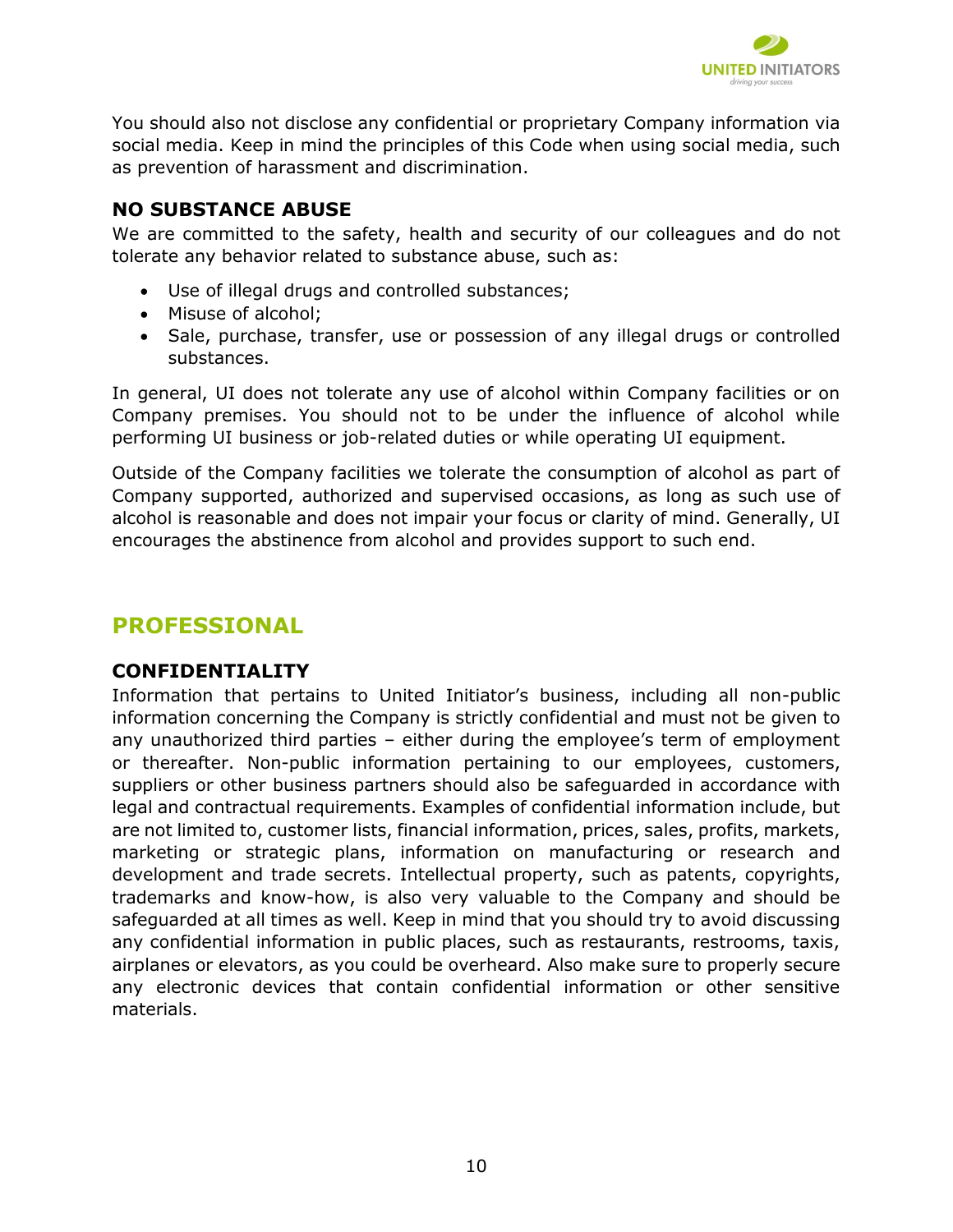

# <span id="page-10-0"></span>**FAIR COMPETITION AND ANTRITRUST LAWS**

Our goal is to provide products of the highest quality to our customers and continually strive towards maintaining excellence in the market place. In order to achieve this goal, we focus on fair competition and compliance with all applicable antitrust laws. It is important for all of us to act ethically and lawfully and abide by the rules of fairness in the market. Examples of prohibited behavior that could result in violations of antitrust laws include, but are not limited to, the following:

- Price fixing arrangements or price discussions with competitors.
- Customer or market share allocation among competitors, as well as capacity information.
- Bid rigging with competitors.
- Limiting production or sale of products.
- Any discussions or arrangement with competitors that appear to be about restricting competition.
- Certain exclusivity arrangements, such as exclusive supply or total requirements, with customers.
- Certain most favored customer clauses.

In case of any questions whether a discussion or activity is legally permissible, please contact the Legal Department before entering into any discussions with competitors, customers or suppliers.

# <span id="page-10-1"></span>**ENGAGED**

# <span id="page-10-2"></span>**ANTI-CORRUPTION**

Our Company is committed to conducting our business in a fair and ethical manner around the globe and abides by all anti-corruption laws, treaties and regulations. Among others, we adhere to the U.S. Foreign Corrupt Practices Act and the UK Bribery Act. In furtherance of legal requirements and ethical standards, United Initiators does not permit offering or receiving any bribes, payments or kickbacks and making any facilitation payments. A "bribe" is offering, promising or giving anything of value in order to gain or retain business. A "kickback" is the payment or return of money as a reward for making or fostering business arrangements. A "facilitation payment" is a small payment, usually in cash, to government officials to expedite routine government services (for example, the issuance of a visa or connecting of utilities). Keep in mind that "government official" is defined rather broadly, and can include officials or employees of any government, public agencies or state-owned enterprises, as well as candidates for public office, political party officials and employees, as well political parties. Penalties for violating anti-corruption laws can be very severe and damaging to you and the Company. In case of questions regarding any payments or potential payments, contact the Legal Department.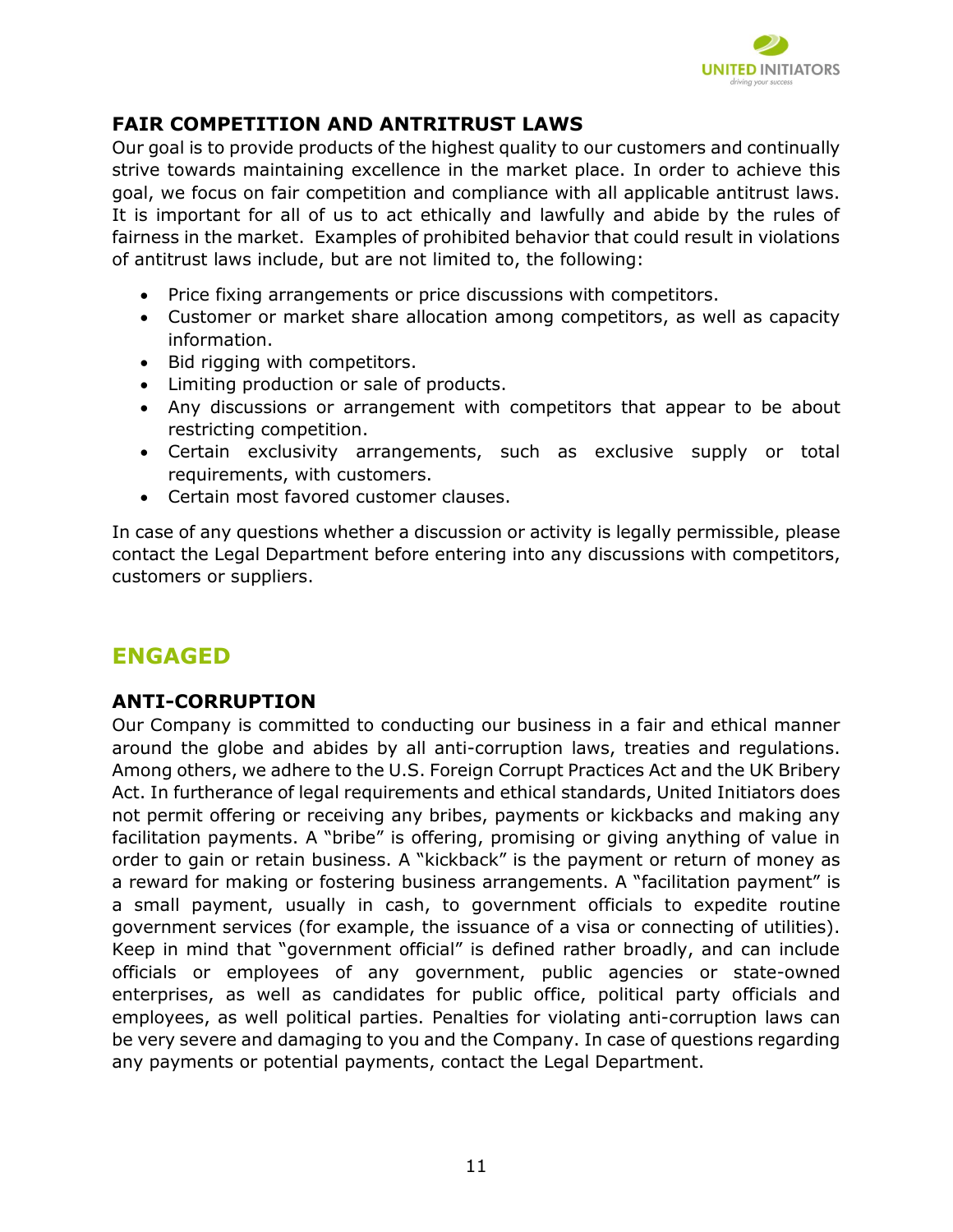

# <span id="page-11-0"></span>**ANTI-MONEY LAUNDERING**

Money laundering is the act of inserting money derived from criminal activities, such as terrorism, drug trafficking or bribery, in the stream of commerce by concealing the identity, source or destination of the dirty money. Many jurisdictions, such as various member states of the EU, the United States and China, have enacted laws criminalizing money laundering. United Initiators is committed to complying with all such laws throughout the world. We must ensure that we do business with persons conducting legitimate and lawful activities. We should also ensure that we make all business payments for goods and services through approved and documented payment practices. Examples of questionable practices that require upfront manager or Legal Department approval include if a business partner requests to make a payment in cash or through a third party. When in doubt, please contact the Legal Department.

#### <span id="page-11-1"></span>**GIFTS AND ENTERTAINMENT**

As part of doing business, there may be times when we offer or receive business gifts, which can include business meals or entertainment events. These should always only be given or received if they are understood by both parties to be a part of common business courtesy and are not intended to influence any business decisions or give the appearance of impropriety. Entertainment and meals should be reasonable and must be lawful under any applicable laws. When gifts and invitations have a certain value, local tax laws can also apply and should be strictly adhered to. As a general rule, offering or accepting cash or cash equivalents is never appropriate. When in doubt, please contact your manager or the Compliance Officer to obtain approval.

# <span id="page-11-2"></span>**PREVENTION OF INSIDER TRADING**

You may obtain access to material, non-public information about a customer, supplier or other business partner who is publically traded on a stock exchange or an organized securities market. "Material, non-public information" is information, not generally known to the public or available, that an investor would likely consider important in deciding whether to trade in the company's securities. If you trade securities based on this type of information, that is considered insider trading and is illegal. Even if you do not trade securities yourself but share the insider information with a person who then trades on that basis, that is considered tipping and both of you may be found guilty of insider trading.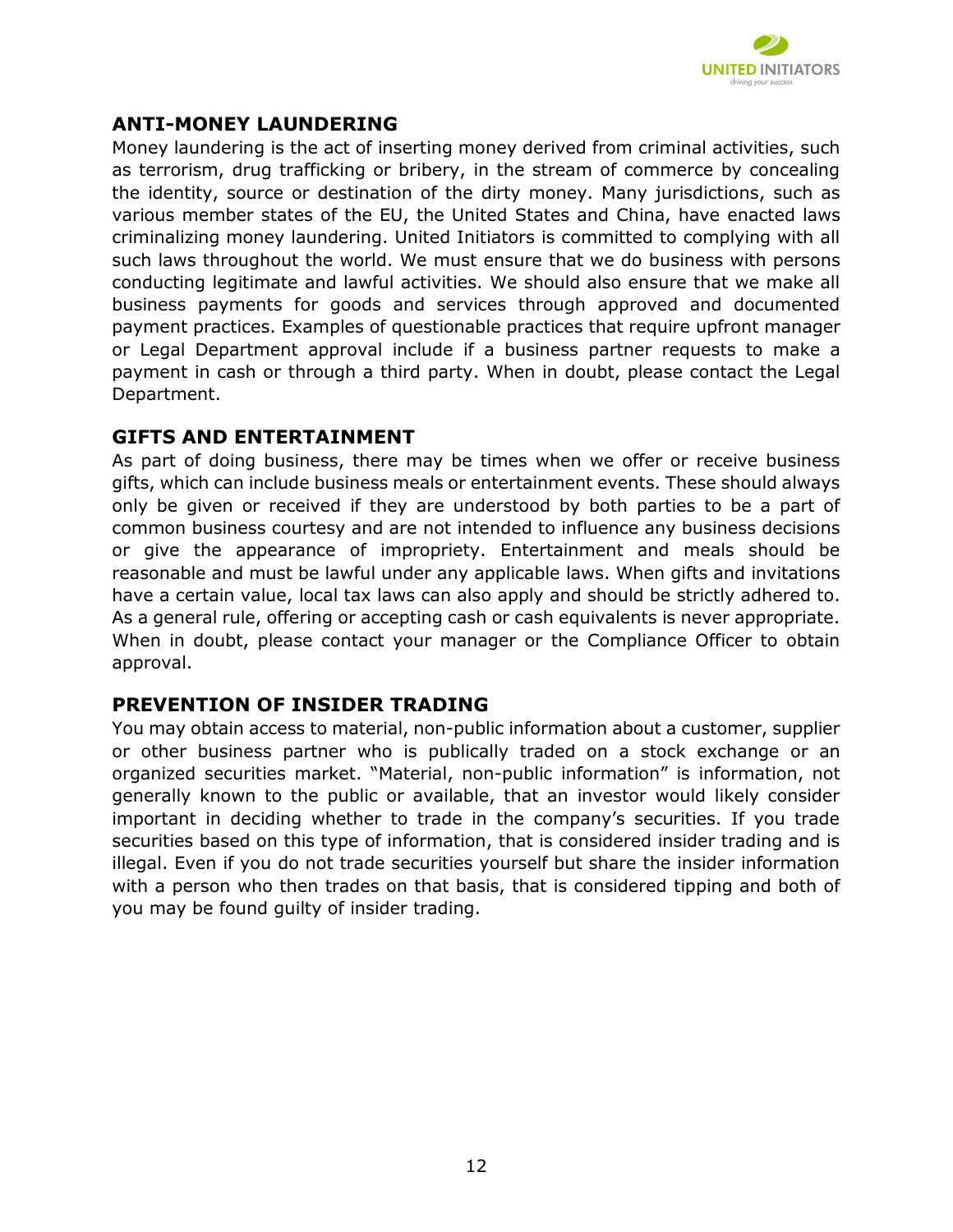

Inside information may include:

- Financial information and results, plans or budgets.
- Mergers, acquisitions or divestitures.
- Litigation developments or government investigation.
- Major changes in management, joint ventures and business agreements.
- Changes in business relationships.

If you have any questions regarding insider trading or tipping, you should contact the Legal Department.

# <span id="page-12-0"></span>**CUSTOMER-FOCUSED**

# <span id="page-12-1"></span>**FAIR TREATMENT OF BUSINESS PARTNERS**

We treat our suppliers, service providers and customers in a fair and equitable manner. We use objective and reasonable criteria to select our business partners and we ensure that our behavior in the marketplace is ethical. Among other things, this means that we do not misrepresent our products or those of our competitors. We also expect our suppliers to comply with the principles contained in this Code of Conduct.

We focus on fair sales and marketing practices and safeguarding confidential third party information, including intellectual property, as legally or contractually required. If you obtain access to competitor information that may give our Company an advantage and it is legal to utilize such information, keep in mind that it may not be ethical. Contact the Legal Department prior to using or disclosing any such competitor information as we must act within the law and ethically at all times.

# <span id="page-12-2"></span>**ACCURATE RECORDS**

United Initiators emphasizes that all of you maintain accurate and honest accounting practices and recordkeeping at all times. We must comply with recognized and applicable accounting rules and principles. The Company ensures such compliance through the establishment of effective internal control systems.

# <span id="page-12-3"></span>**RECORDS MANAGEMENT**

We must retain business records as long as legally required and as long as necessary for the business purpose. If you receive a notice that documents and data in your possession are relevant to a litigation, investigation or audit, you should not discard or destroy them as set forth in the notice. Please contact your Legal Department in case of any questions.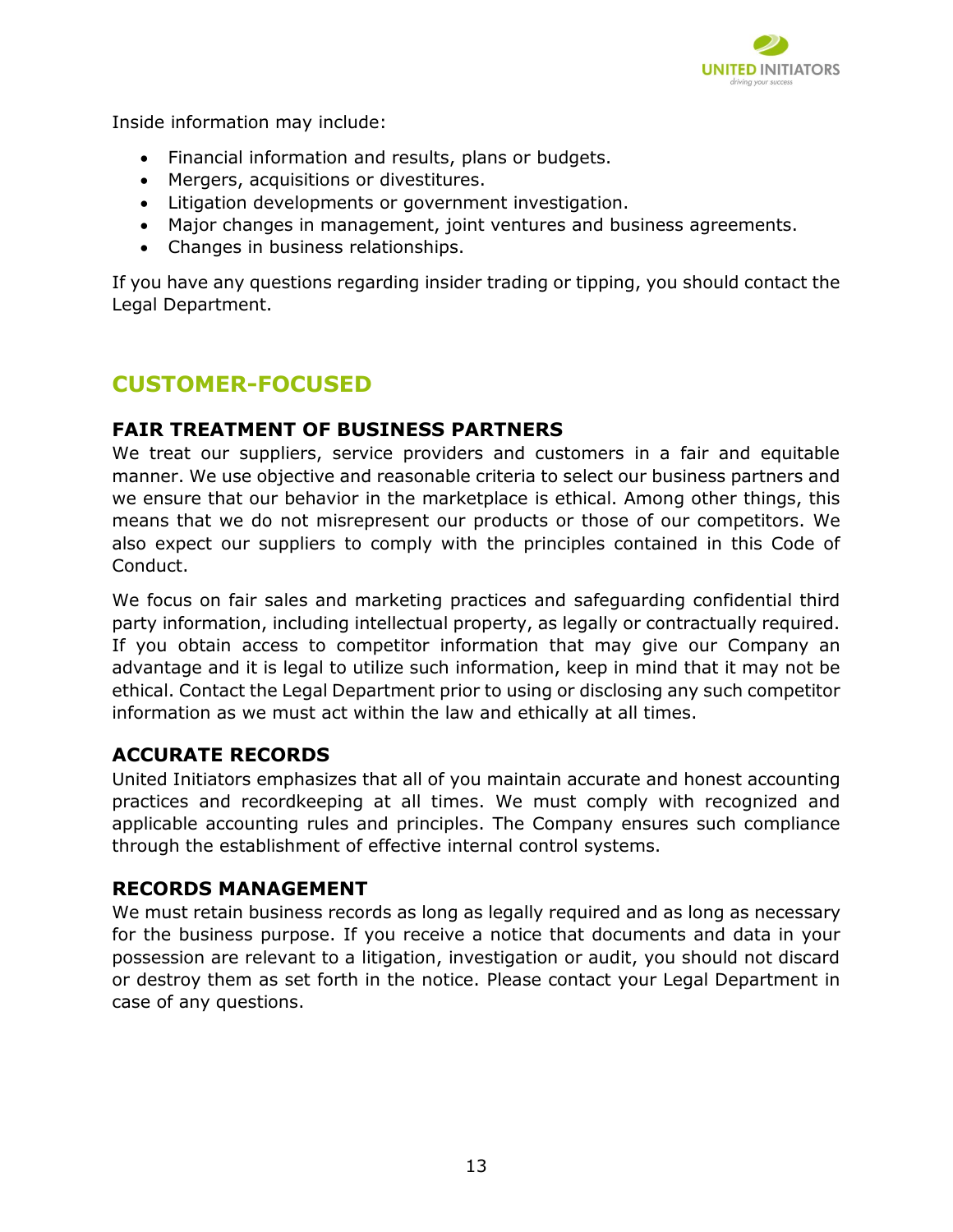

# <span id="page-13-0"></span>**TRANSPARENT**

# <span id="page-13-1"></span>**OPEN DOOR POLICY**

United Initiators believes in an open door policy and fosters an atmosphere of teamwork and mutual respect between all levels of personnel at our organization. UI welcomes you to discuss your work concerns with management or your supervisor. If you are unable to resolve your concerns or suggestions with management or your supervisor, or if you are uncomfortable approaching your supervisor, please contact Human Resources, the Compliance Officer or another member of management. All reports will be promptly and thoroughly investigated and will be treated confidentially to the extent consistent with applicable laws. Swift and appropriate corrective actions will be taken to stop the behavior, correct its effect on the employee, prevent its recurrence and to prevent retaliation.

# <span id="page-13-2"></span>**POLITICAL INVOLVEMENT AND CONTRIBUTIONS**

United Initiators encourages you to exercise your constitutional right to vote and participate in the political process. However, political and campaign activities can be disruptive and must be limited during work hours. In the interest of maintaining a productive and tension-free work environment, United Initiators has adopted the following policy restricting political and campaign-related activities in the workplace.

You are not permitted to participate in any political activity that interferes with or disrupts the workplace in any manner. It is against UI's policy for any employee to engage in activities, such as:

- Use work time or Company resources to accomplish goals that are politically motivated.
- Solicit or encourage monetary contributions or other support for a political party, campaign, candidate, or political belief during work hours.
- Use the Company's name or affiliation in connection with any political or campaign activity, at any time, without the Company's express written approval.

United Initiators embraces diversity and respects each employee's political beliefs and preferences. It is against Company policy for anyone to behave in a threatening, harassing, or discriminatory manner toward any other employee with respect to his or her political beliefs or activities. The Company does not permit its officers or managers to coerce employees into supporting or opposing any political candidate, party, or belief. It is a violation of this Company's policy for any manager to retaliate, threaten to retaliate, or take any adverse action against an employee for his/her support or opposition to any political campaign or party affiliation.